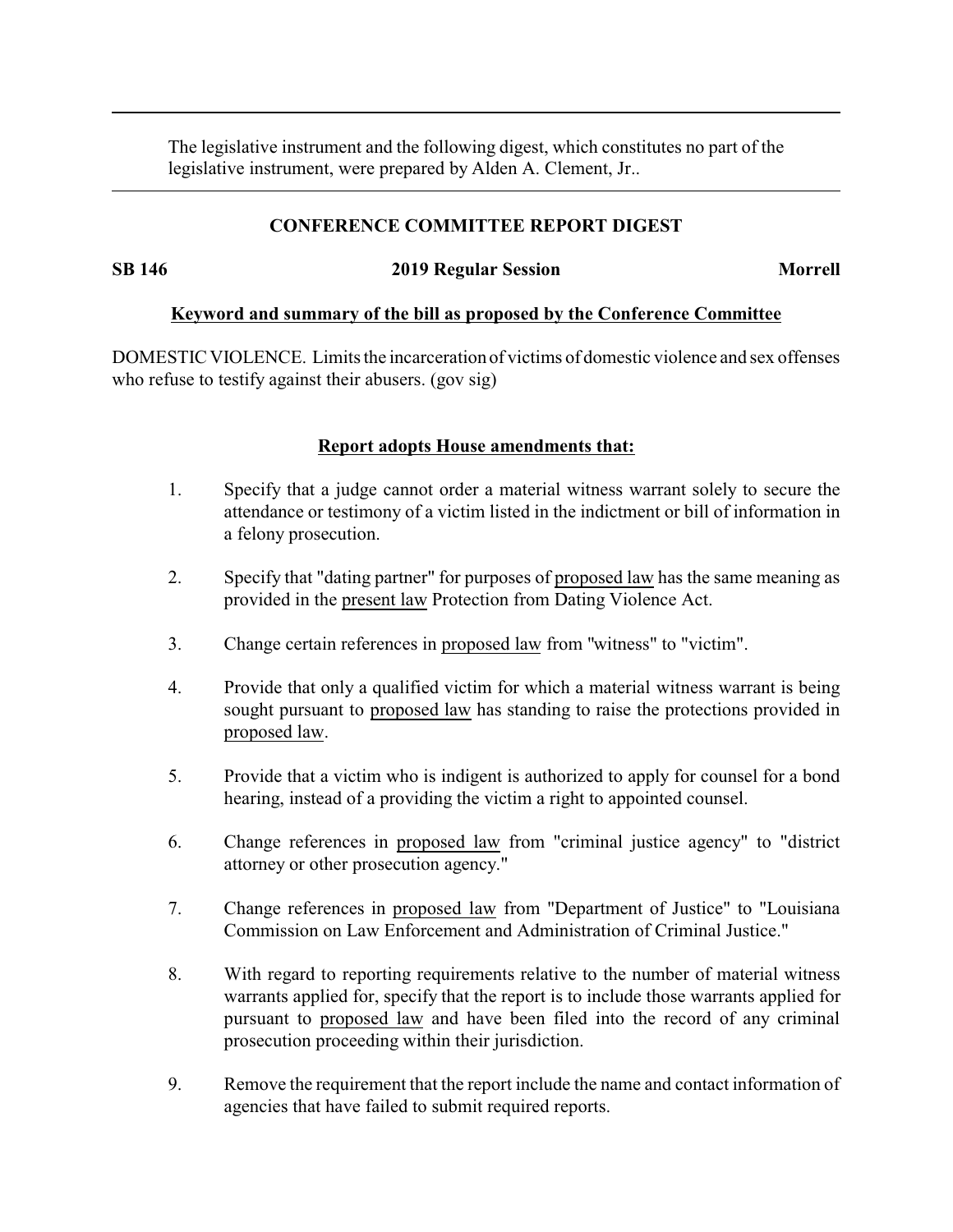10. Make technical changes.

# **Report rejects House amendments that would have:**

- 1. Deleted applicability of proposed law to offenses where the victim is the current or former spouse or dating partner of the defendant rather than where the victim is listed in the indictment or bill of information of the pending felony charge.
- 2. Deleted proposed law requirement that the matter be pending before the court.

# **Digest of the bill as proposed by the Conference Committee**

Present law provides that if the testimony of a witness is essential to the prosecution or the defense, and it may become impracticable to secure the presence of the person bysubpoena, then upon motion of the district attorney or defendant, a judge is to issue a warrant for the arrest of the witness. Present law further provides that the witness is to be arrested and held in the parish jail or other suitable place as designated by the court, until he gives an appearance bond as provided for defendants admitted to bail, or until his testimony has been given or dispensed with.

Proposed law provides an exception to present law for material witness warrants for victims of sex offenses and intimate partner violence.

Proposed law provides that in certain misdemeanor cases, defined as sex offenses under present law, or the present law crimes of battery of a dating partner, domestic abuse battery, or domestic abuse aggravated assault, a judge cannot order a material witness warrant to secure the presence of a victim.

Proposed law provides that in certain felony prosecution cases, defined as sex offenses under present law, or the present law crimes of battery of a dating partner, domestic abuse battery, or domestic abuse aggravated assault against a current or former spouse, a judge cannot order a material witness warrant solely for the purpose of securing the attendance or testimony of a victim, unless an applicant presents an affidavit to the judge attesting to all of the following:

- (1) Efforts made by the applicant to secure the victim's appearance in court.
- (2) The victim's testimony is essential to the prosecution or defense of a criminal proceeding.
- (3) The affidavit is filed in compliance with present law.

Proposed law provides that only a qualified victim for which a material witness warrant is sought pursuant to proposed law has standing to raise the protections afforded by proposed law.

Proposed law provides that when the appearance of a secured victim occurs, immediate notification must be made to the judge who signed the warrant, the duty judge, or magistrate, as well as the applicant who requested the order.